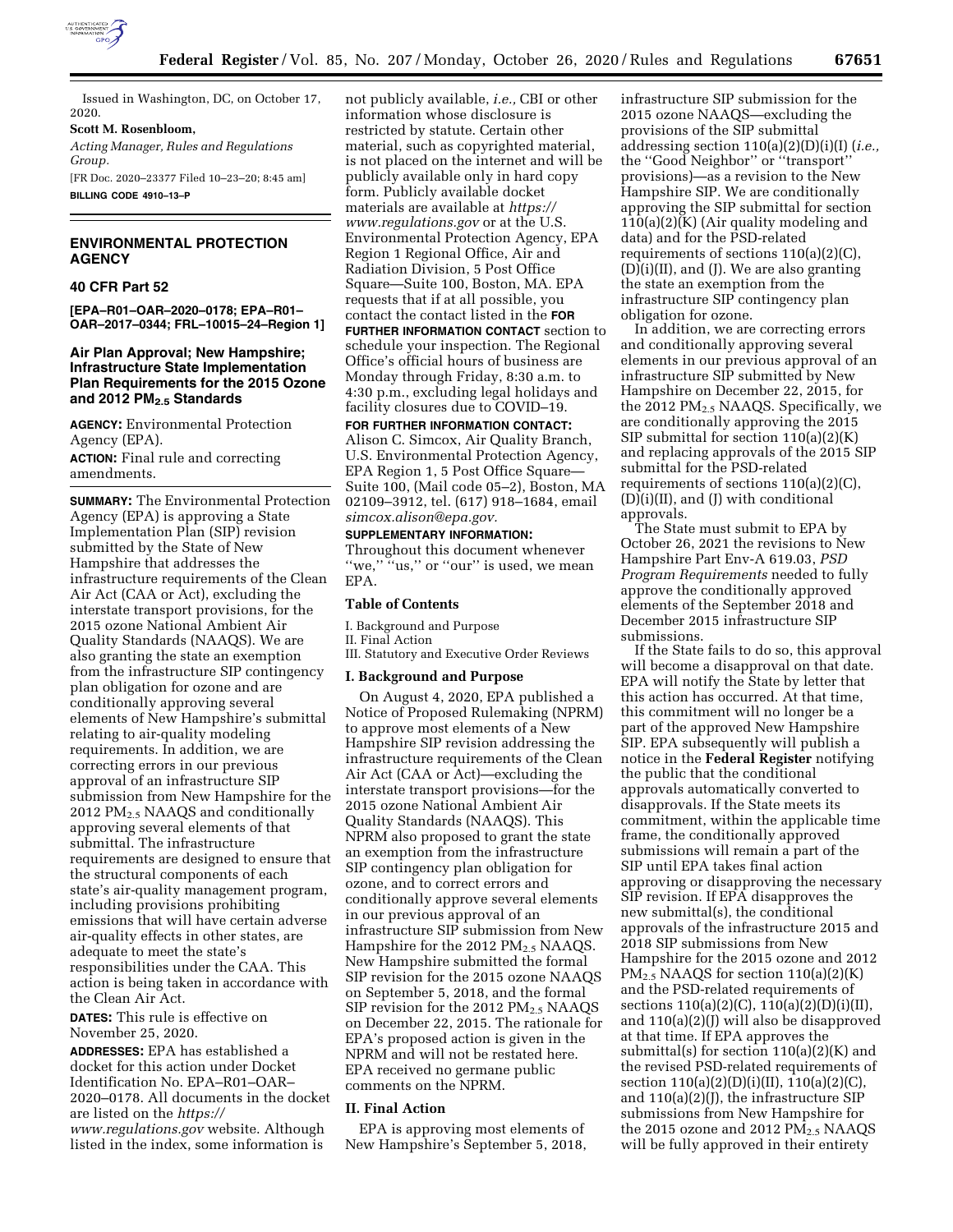and will replace the conditionally approved elements in the SIP.

If the conditional approval is converted to a disapproval, such action will trigger EPA's authority to impose sanctions under section 110(m) of the CAA at the time EPA issues the final disapproval or on the date the State fails to meet its commitment. In this situation, EPA will notify the State by letter that the conditional approval has been converted to a disapproval and that EPA's sanctions authority has been triggered. In addition, the final disapproval triggers the Federal implementation plan (FIP) requirement under section 110(c).

### **III. Statutory and Executive Order Reviews**

Under the Clean Air Act, the Administrator is required to approve a SIP submission that complies with the provisions of the Act and applicable Federal regulations. 42 U.S.C. 7410(k); 40 CFR 52.02(a). Thus, in reviewing SIP submissions, EPA's role is to approve state choices, provided that they meet the criteria of the Clean Air Act. Accordingly, this action merely approves state law as meeting Federal requirements and does not impose additional requirements beyond those imposed by state law. For that reason, this action:

• Is not a significant regulatory action subject to review by the Office of Management and Budget under Executive Orders 12866 (58 FR 51735, October 4, 1993) and 13563 (76 FR 3821, January 21, 2011);

• Is not an Executive Order 13771 regulatory action because this action is not significant under Executive Order 12866;

• Does not impose an information collection burden under the provisions of the Paperwork Reduction Act (44 U.S.C. 3501 *et seq.*);

• Is certified as not having a significant economic impact on a substantial number of small entities under the Regulatory Flexibility Act (5 U.S.C. 601 *et seq.*);

• Does not contain any unfunded mandate or significantly or uniquely affect small governments, as described in the Unfunded Mandates Reform Act of 1995 (Pub. L. 104–4);

• Does not have federalism implications as specified in Executive Order 13132 (64 FR 43255, August 10, 1999);

• Is not an economically significant regulatory action based on health or safety risks subject to Executive Order 13045 (62 FR 19885, April 23, 1997);

• Is not a significant regulatory action subject to Executive Order 13211 (66 FR 28355, May 22, 2001);

• Is not subject to requirements of Section 12(d) of the National Technology Transfer and Advancement Act of 1995 (15 U.S.C. 272 note) because application of those requirements would be inconsistent with the Clean Air Act; and

• Does not provide EPA with the discretionary authority to address, as appropriate, disproportionate human health or environmental effects, using practicable and legally permissible methods, under Executive Order 12898 (59 FR 7629, February 16, 1994).

In addition, the SIP is not approved to apply on any Indian reservation land or in any other area where EPA or an Indian tribe has demonstrated that a tribe has jurisdiction. In those areas of Indian country, the rule does not have tribal implications and will not impose substantial direct costs on tribal governments or preempt tribal law as specified by Executive Order 13175 (65 FR 67249, November 9, 2000).

The Congressional Review Act, 5 U.S.C. 801 *et seq.,* as added by the Small Business Regulatory Enforcement Fairness Act of 1996, generally provides that before a rule may take effect, the agency promulgating the rule must submit a rule report, which includes a copy of the rule, to each House of the Congress and to the Comptroller General of the United States. EPA will submit a report containing this action and other required information to the U.S. Senate, the U.S. House of Representatives, and the Comptroller General of the United States prior to publication of the rule in the **Federal Register**. A major rule cannot take effect until 60 days after it is published in the **Federal Register**. This action is not a ''major rule'' as defined by 5 U.S.C. 804(2).

Under section 307(b)(1) of the Clean Air Act, petitions for judicial review of this action must be filed in the United States Court of Appeals for the

appropriate circuit by December 28, 2020. Filing a petition for reconsideration by the Administrator of this final rule does not affect the finality of this action for the purposes of judicial review nor does it extend the time within which a petition for judicial review may be filed, and shall not postpone the effectiveness of such rule or action. This action may not be challenged later in proceedings to enforce its requirements. (See section 307(b)(2).)

### **List of Subjects in 40 CFR Part 52**

Environmental protection, Air pollution control, Carbon monoxide, Incorporation by reference, Intergovernmental relations, Lead, Nitrogen dioxide, Ozone, Particulate matter, Reporting and recordkeeping requirements, Sulfur oxides, Volatile organic compounds.

Dated: September 24, 2020.

# **Dennis Deziel,**

*Regional Administrator, EPA Region 1.* 

For the reasons stated in the preamble, the EPA amends 40 CFR part 52 as follows:

## **PART 52—APPROVAL AND PROMULGATION OF IMPLEMENTATION PLANS**

- 1. The authority citation for part 52 continues to read as follows:
- 

**Authority:** 42 U.S.C. 7401 *et seq.* 

### **Subpart EE—New Hampshire**

 $\blacksquare$  2. In § 52.1520 amend the table in paragraph (e) by:

■ a. Revising the entry for "Submittals" to meet Section 110(a)(2) Infrastructure Requirements for the 2012  $PM_{2.5}$ NAAQS,''; and

■ b. Adding entries for "Submittal to meet Section 110(a)(2) Infrastructure Requirements for the 2015 Ozone NAAQS,'' and ''Request for exemption from contingency plan obligation'' at the end of the table.

Revision and additions to read as follows:

### **§ 52.1520 Identification of plan.**

\* \* \* \* \* (e) *Nonregulatory.*